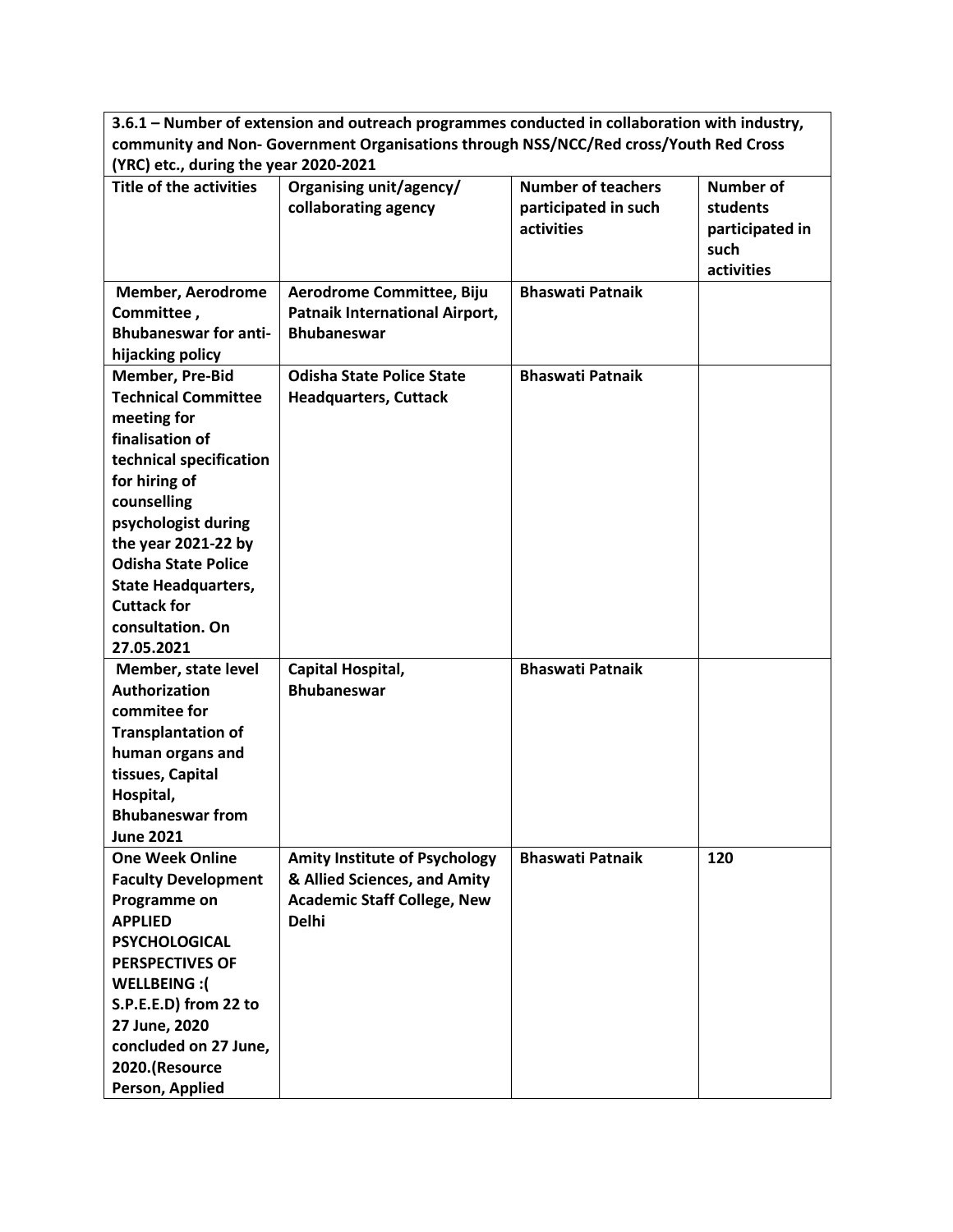| <b>Positive Psychology</b>     |                                             |                         |            |
|--------------------------------|---------------------------------------------|-------------------------|------------|
| and Employee                   |                                             |                         |            |
| <b>Behaviour) Organised</b>    |                                             |                         |            |
| by Amity Institute of          |                                             |                         |            |
| <b>Psychology &amp; Allied</b> |                                             |                         |            |
| <b>Sciences, and Amity</b>     |                                             |                         |            |
| <b>Academic Staff</b>          |                                             |                         |            |
| <b>College</b>                 |                                             |                         |            |
| <b>Psychosocial Support"</b>   |                                             | <b>Bhaswati Patnaik</b> | 65         |
| on 11th July at                | YCDA Resource Centre,<br><b>Bhubaneswar</b> |                         |            |
|                                |                                             |                         |            |
| 10.30am.Topic:                 |                                             |                         |            |
| <b>Psychosocial support</b>    |                                             |                         |            |
| for Care Leavers Time          |                                             |                         |            |
| : Sat 11 Jul, 2020             |                                             |                         |            |
| 10:00 am.(Resource             |                                             |                         |            |
| Person)                        |                                             |                         |            |
| 15 & 16 Jan 2021 :             | <b>The Odisha State Bharat</b>              | <b>Bhaswati Patnaik</b> | around 200 |
| <b>Webinar on</b>              | <b>Scouts and Guides</b>                    |                         |            |
| <b>Behavioural</b>             |                                             |                         |            |
| Psychology and                 |                                             |                         |            |
| <b>Commitment to</b>           |                                             |                         |            |
| <b>Scouting</b>                |                                             |                         |            |
| invited talk five-day          | <b>Dept of Science &amp; Humanities</b>     | <b>Bhaswati Patnaik</b> | 85         |
| <b>National Workshop</b>       | , IIIT Trichy                               |                         |            |
| (virtual) on "Choose           |                                             |                         |            |
| to Challenge-Together          |                                             |                         |            |
| We Can" scheduled              |                                             |                         |            |
| from March 8-12,               |                                             |                         |            |
| 2021                           |                                             |                         |            |
| <b>Faculty Development</b>     | Rama Devi Women's                           | <b>Bhaswati Patnaik</b> | 300        |
| Program (FDP),                 | University, Bhubaneswar,                    |                         |            |
| 26.05.2021 at 10 am,           | Odisha                                      |                         |            |
| <b>Resource person</b>         |                                             |                         |            |
| <b>Resource Person for</b>     | F.M. Autonomous College,                    | <b>Mousumi Sethy</b>    | 50 police  |
| talk on Emotional              | <b>Balasore, Lecture Series in</b>          |                         | personnel  |
| Intelligence and You,          | Psychology100                               |                         | approx     |
| 14.08.2021                     |                                             |                         |            |
| <b>Guest Lecture on</b>        | <b>Odisha Police, SOG Training</b>          | <b>Mousumi Sethy</b>    | 50 police  |
| <b>Stress Management</b>       | & Resource Centre,                          |                         | personnel  |
|                                | Chandaka, Bhubaneswar,                      |                         |            |
|                                | 09.09.2021                                  |                         |            |
| <b>Guest Lecture on</b>        | <b>Odisha Police, SOG Training</b>          | <b>Mousumi Sethy</b>    | 50 police  |
|                                | & Resource Centre,                          |                         | personnel  |
| <b>Stress Management</b>       | Chandaka, Bhubaneswar,                      |                         |            |
|                                | 7.04.21                                     |                         |            |
|                                |                                             |                         |            |
| <b>Guest Lecture on</b>        | <b>Odisha Police, SOG Training</b>          | <b>Mousumi Sethy</b>    | 50 police  |
| <b>Stress Management</b>       | & Resource Centre,                          |                         | personnel  |